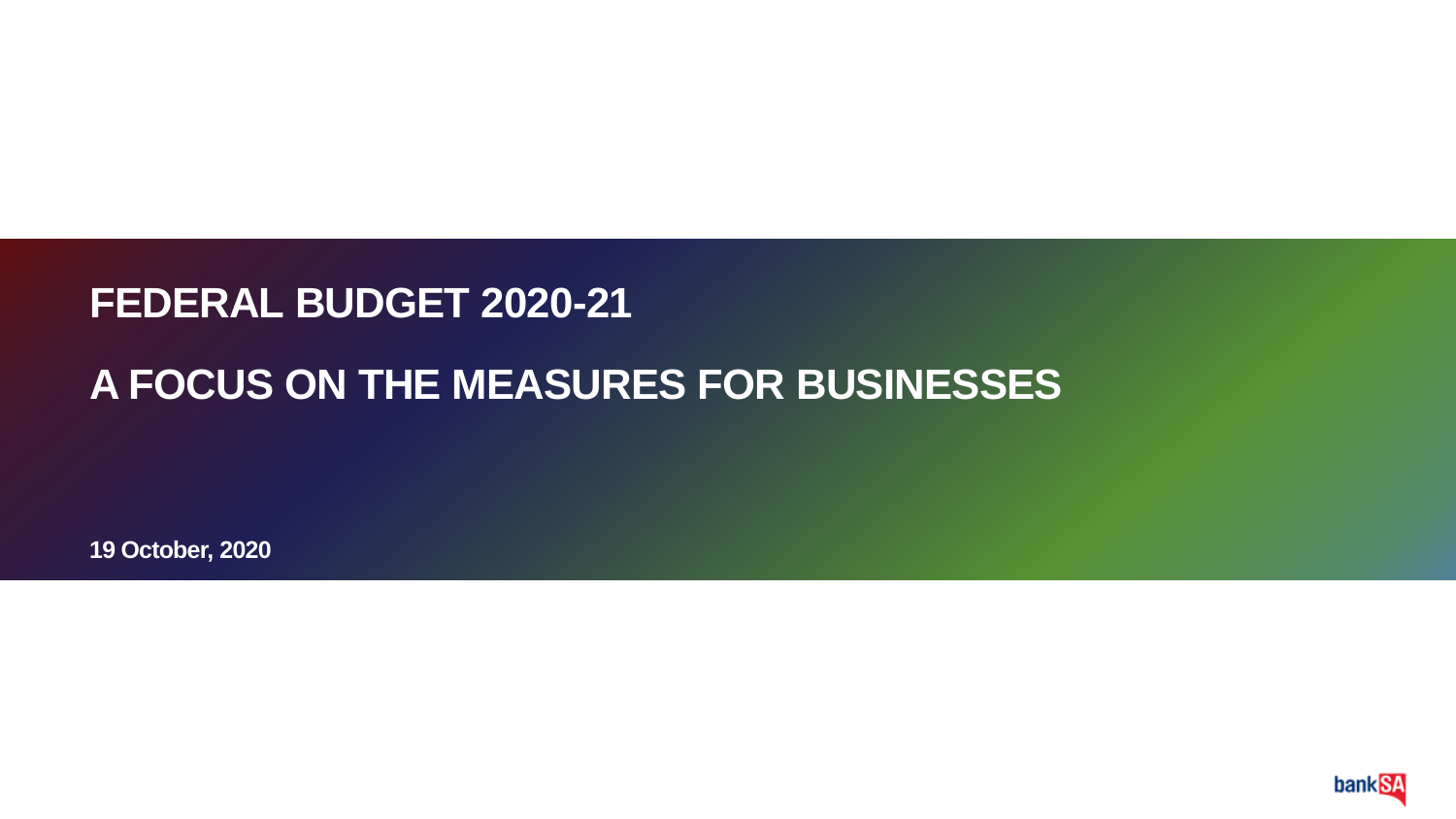# **CONTENTS**

|           |                                                 | <b>Pages</b> |
|-----------|-------------------------------------------------|--------------|
|           | <b>General</b>                                  |              |
|           | <b>Federal Budget Overview</b>                  | 3            |
|           | <b>Economic Forecasts</b>                       | 4            |
|           | <b>Households</b>                               |              |
|           | <b>Personal Income Tax Cuts</b>                 | 5            |
|           | <b>Key Business Measures</b>                    |              |
|           | <b>Immediate Deduction for Business Assets</b>  | 6            |
| $\bullet$ | Loss Carry-back Provisions                      |              |
| $\bullet$ | <b>Subsidies for Research &amp; Development</b> | 8            |
| $\bullet$ | JobMaker and JobTrainer Schemes                 | 9            |
| $\bullet$ | <b>Cutting Red Tape for Businesses</b>          | 10           |
| $\bullet$ | <b>Fringe Benefit Tax Changes</b>               | 11           |
|           | <b>Other Business Measures</b>                  | 12           |
|           | <b>Industry Impacts</b>                         |              |
|           | Agriculture                                     | 13           |
| $\bullet$ | <b>Digital</b>                                  | 14           |
| $\bullet$ | Education                                       | 15           |
| $\bullet$ | <b>Health and Aged Care</b>                     | 16           |
| $\bullet$ | <b>Housing and Construction</b>                 | 17           |
| $\bullet$ | Infrastructure                                  | 18           |
|           | Manufacturing                                   | 19           |
| $\bullet$ | Retail                                          | 20           |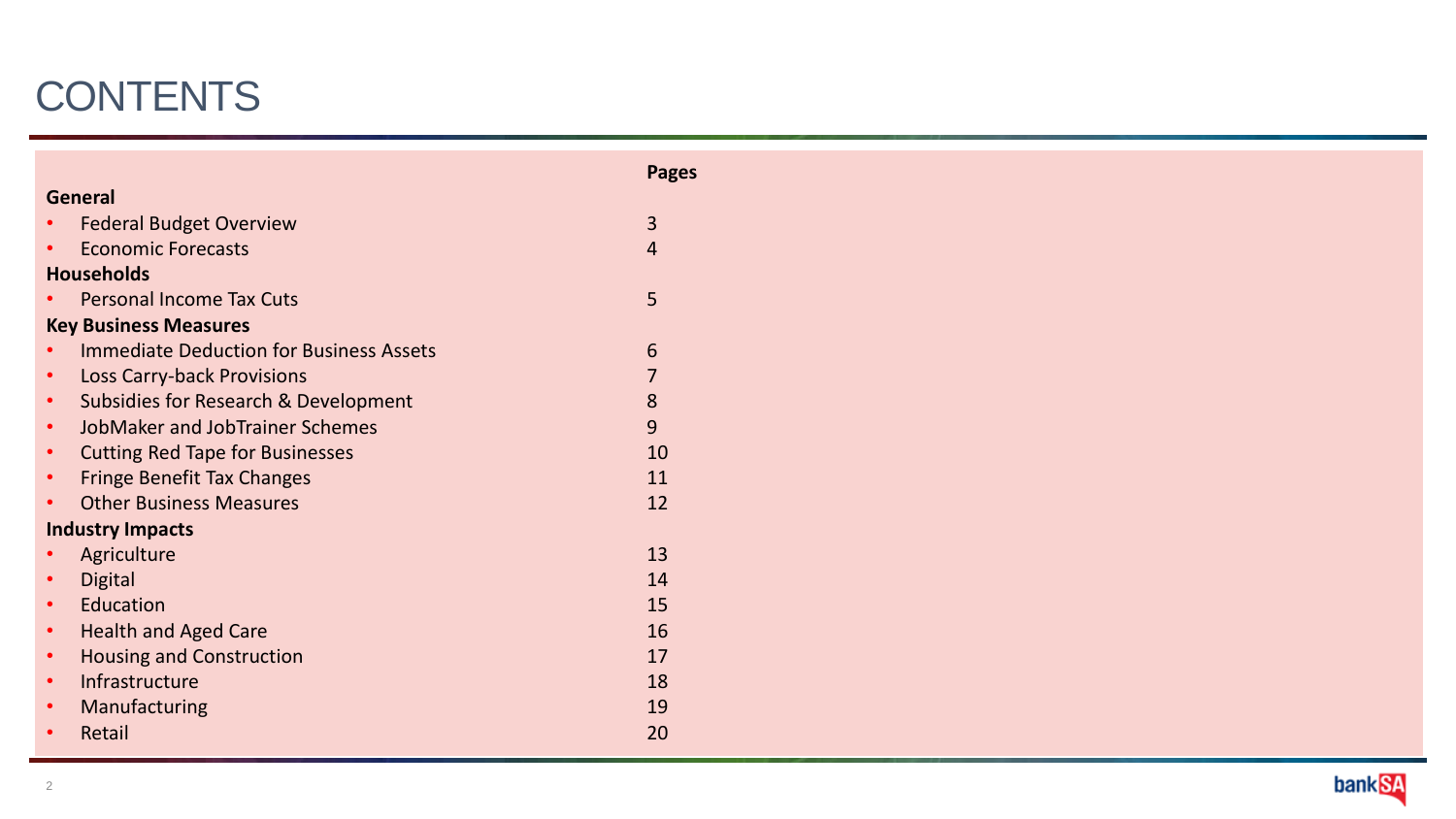

- The forecast is for the Budget deficit to widen to a record \$213.7 billion in 2020-21.
- The Federal Budget aims to fill the hole in demand, ripped out by the COVID-19 pandemic by providing tax relief to businesses, tax cuts to households, and support for those employers hard hit by governmentimposed restrictions.
- There is also extra spending for infrastructure spending, which has been an ongoing theme in recent years.
- There is an awareness within the Budget that businesses create jobs and creating more jobs is the best way to limit the scarring in the economy from the shock of this pandemic.
- The hope is the dial for consumers and businesses shifts away from saving to spending, helping to support the fragile economic recovery underway across most of Australia. If businesses and consumers remain cautious and refrain from spending, the full impact of these measures will not be felt.

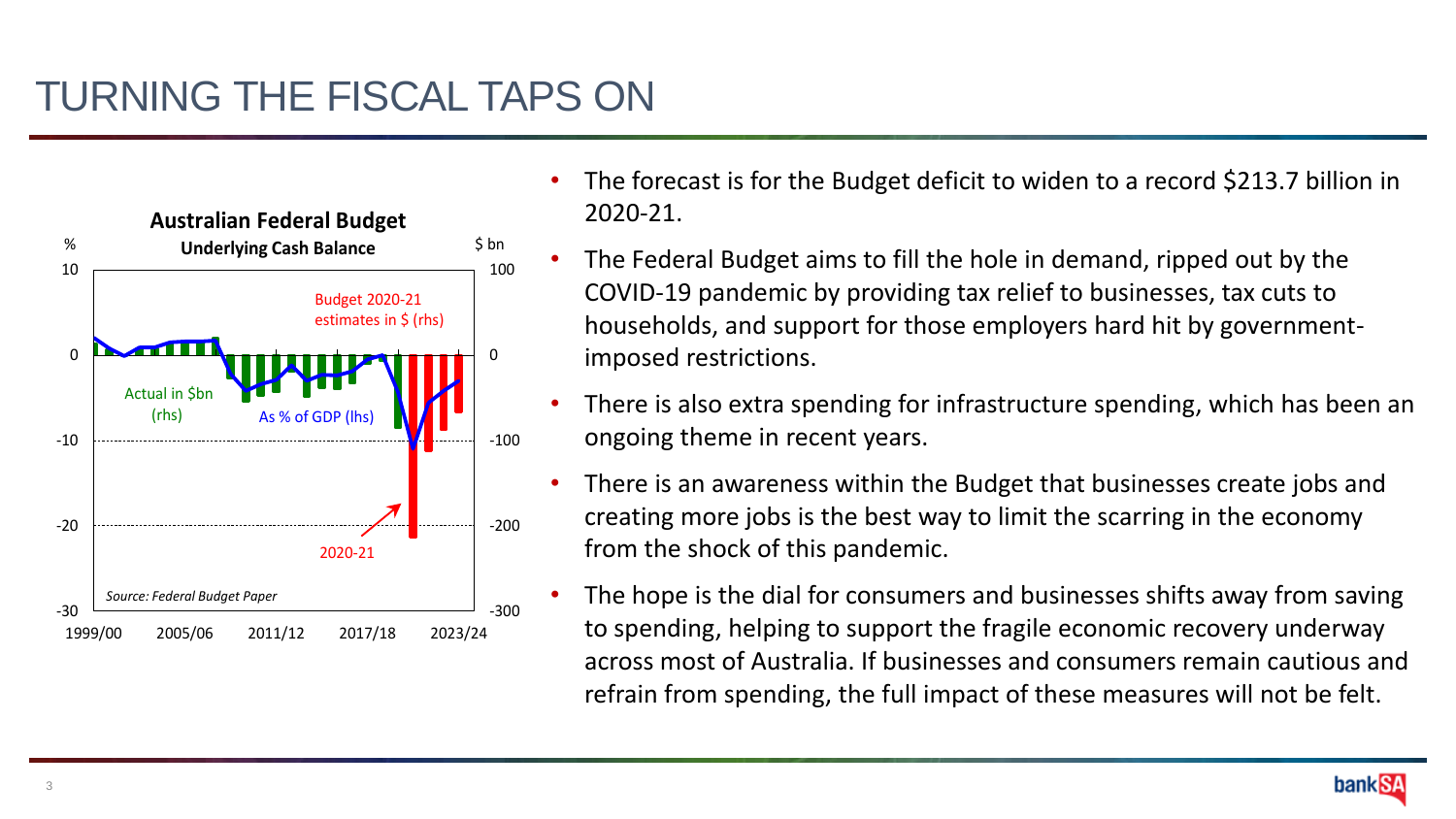|                                                                                                                                                                                                                                   | <b>Key Budget Aggregates and Parameters</b>           |                                                    |                                                |                                               |                                               |
|-----------------------------------------------------------------------------------------------------------------------------------------------------------------------------------------------------------------------------------|-------------------------------------------------------|----------------------------------------------------|------------------------------------------------|-----------------------------------------------|-----------------------------------------------|
|                                                                                                                                                                                                                                   | <b>Actual</b>                                         |                                                    |                                                | <b>Forecasts</b>                              |                                               |
| <b>Budget Aggregates</b><br>Underlying cash balance (\$bn)<br>% of GDP<br>Net debt (\$bn)<br>% of GDP                                                                                                                             | 2019-20<br>$-85.3$<br>$-4.3$<br>491.2<br>24.80        | 2020-21<br>$-213.7$<br>$-11.0$<br>703.2<br>36.1    | 2021-22<br>$-112.0$<br>$-5.6$<br>812.1<br>40.4 | 2022-23<br>$-87.9$<br>$-4.2$<br>899.8<br>42.8 | 2023-24<br>$-66.9$<br>$-3.0$<br>966.2<br>43.8 |
| <b>Major Economic Parameters</b><br>Real GDP<br>Employment<br>Unemployment rate<br>Consumer price index<br>Wage price index<br>Nominal GDP                                                                                        | $-0.20$<br>$-4.30$<br>7.00<br>$-0.30$<br>1.80<br>1.70 | $-1.50$<br>2.75<br>7.25<br>1.75<br>1.25<br>$-1.75$ | 4.75<br>1.75<br>6.50<br>1.50<br>1.50<br>3.25   | 2.75<br>1.00<br>6.00<br>1.75<br>2.00<br>4.50  | 3.00<br>1.75<br>5.50<br>2.00<br>2.25<br>5.00  |
| Real GDP and nominal GDP are percentage change on preceding year. The consumer price index, employment and<br>the age price index are through the year growth to the June quarter. The unemployment rate is for the June quarter. |                                                       |                                                    |                                                |                                               |                                               |

- Recovery is occurring across most parts of Australia except Victoria.
- The Federal Budget assumes a national recovery underway later this year with a key assumption being that a viable vaccine materialises before the end of 2021.
- The recovery is expected to be uneven.
- A stronger and more even recovery requires:
	- Viable, commercially-available vaccine
	- Reopening of (all) interstate and international borders
	- Resumption of immigration
	- Return to stronger population growth rates
	- Confidence
- The Federal Budget's forecasts for economic growth in 2020- 21 are more optimistic than our own. The decline in population growth and the elevated uncertainty associated

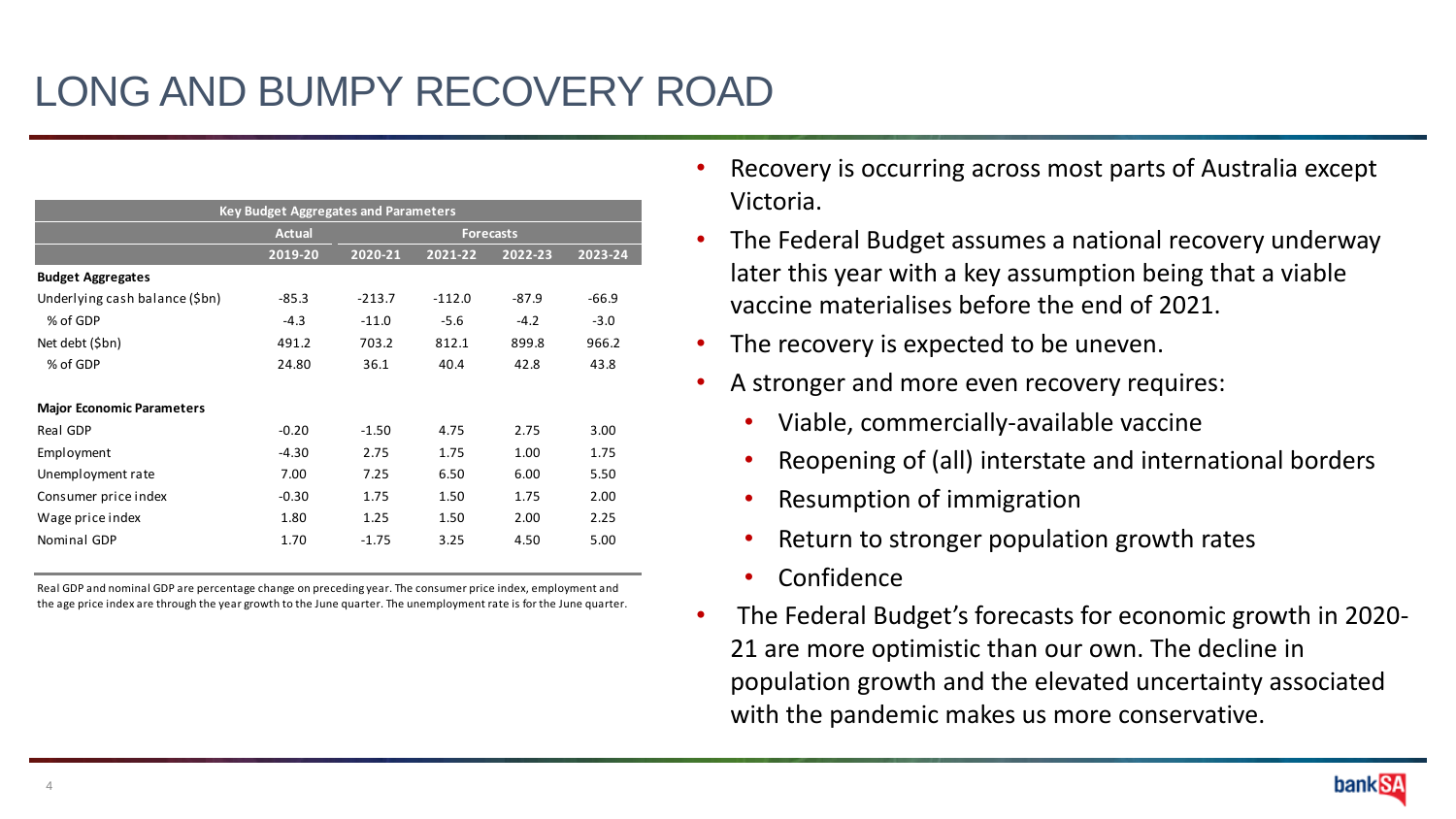| Tax Cuts for Low- and Middle-Income Earners |                      |                      |                  |                  |  |
|---------------------------------------------|----------------------|----------------------|------------------|------------------|--|
|                                             | <b>Actual</b>        |                      | 2020-21          |                  |  |
|                                             |                      |                      |                  |                  |  |
| <b>Taxable Income</b>                       | <b>Tax Liability</b> | <b>Tax Liability</b> | <b>Change in</b> | <b>Change in</b> |  |
| $\vert$ (\$)                                | (\$)                 | (\$)                 | Tax $(s)$        | <b>Tax (%)</b>   |  |
| 40,000                                      | 4,947                | 3,887                | $-1,060$         | $-21.4$          |  |
| 60,000                                      | 12,147               | 9,987                | $-2,160$         | $-17.8$          |  |
| 80,000                                      | 19,147               | 16,987               | $-2,445$         | $-11.3$          |  |
| 100,000                                     | 26,632               | 24,187               | $-2,745$         | $-9.2$           |  |
| 120,000                                     | 34,432               | 31,687               | $-2,565$         | $-8.0$           |  |
| 140,000                                     | 42,232               | 39,667               | $-2,565$         | $-6.1$           |  |
| 160,000                                     | 50,032               | 47,467               | $-2,565$         | $-5.1$           |  |
| 180,000                                     | 57,832               | 55,267               | $-2,565$         | $-4.4$           |  |
| 200,000                                     | 67,232               | 64,667               | $-2,565$         | $-3.8$           |  |

- The main measures for households were the bringing forward and backdating of the Stage 2 personal income tax cuts to 1 July 2020.
- It includes raising the start of the 32.5% (from \$37.2k to \$45k) and 37% (from \$90k to \$120k) tax bracket thresholds.
- Personal income tax cuts should help bolster consumer spending - lifting demand for the goods and services produced by businesses. But without a vaccine available, caution among consumers may not sustainably disappear.
- In Q2, consumer caution led the household savings ratio to rise to nearly 20%, from 6% in Q1 of this year.
- The weekly consumer confidence survey published by Roy Morgan shows pessimism among consumers is waning. There has been an improvement for the past 6 weeks.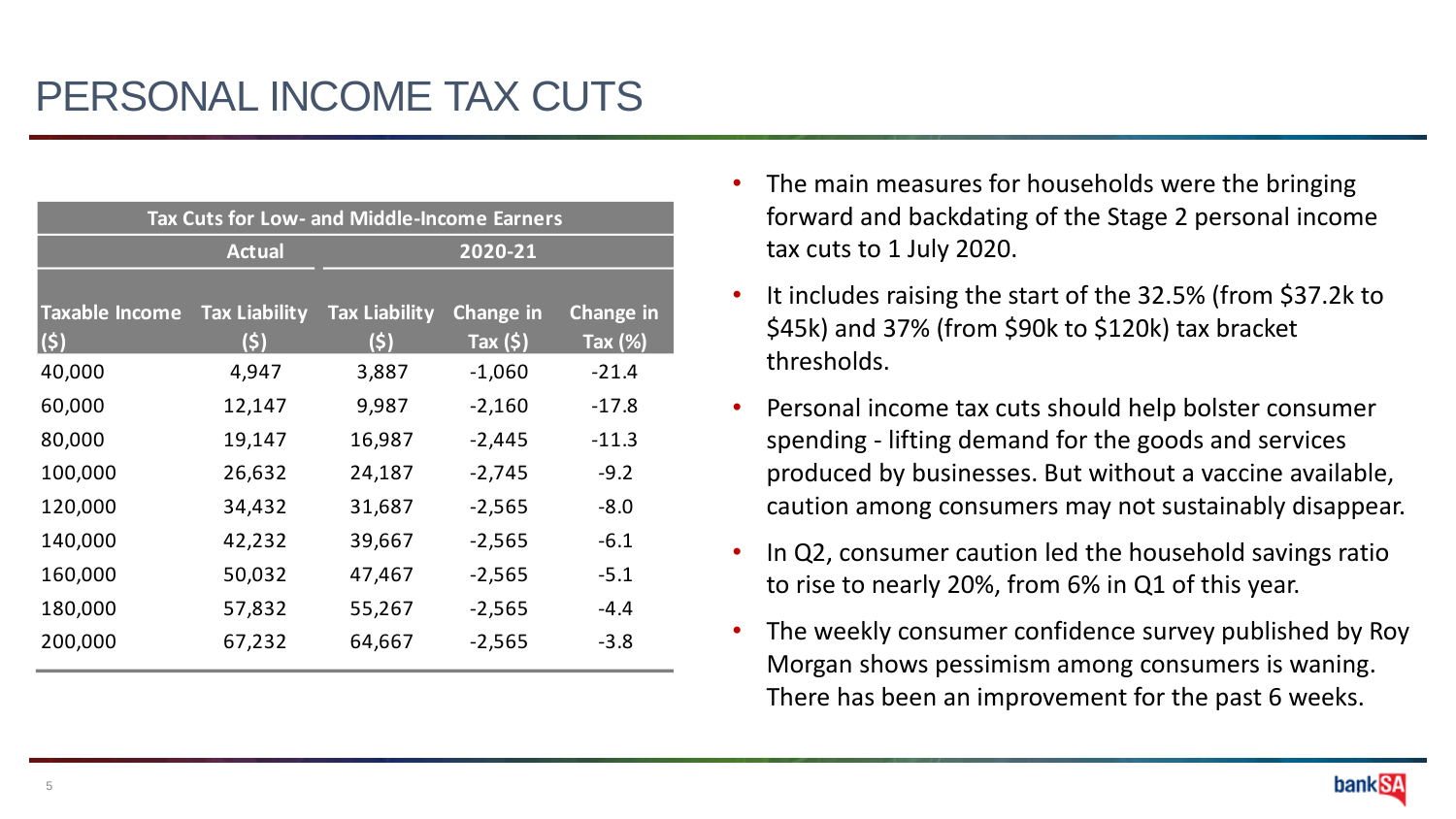# IMMEDIATE DEDUCTION FOR ASSETS

| <b>Turnover Threshold</b> | <b>New Depreciable Assets</b>                                                                   | <b>2nd Hand Depreciable Assets</b>                     | <b>Existing Depreciable Assets</b>                     |
|---------------------------|-------------------------------------------------------------------------------------------------|--------------------------------------------------------|--------------------------------------------------------|
| <\$10mn Business          | , Unrestricted where eligible for<br>small business pool                                        | Unrestricted where eligible for<br>small business pool | Unrestricted where eligible<br>for small business pool |
| $$10mn - $50mn$           | Unrestricted from 6 Oct 2020<br>Instant asset write off threshold<br>(IAWO) \$150k / 50% before | Unrestricted from 6 Oct 2020<br>IAWO \$150k before     | No changes                                             |
| \$50mn-\$500mn            | Unrestricted from 6 Oct 2020<br>IAWO \$150k / 50% before                                        | IAWO \$150k to 31 Dec 2020<br>(installed by 30 Jun 21) | No changes                                             |
| $<$ \$5 $bn$              | Unrestricted before 6 Oct 2020                                                                  | No changes                                             | No changes                                             |

*Source: Bentleys, Federal Budget*

• A key measure of the Budget is temporary full expensing. From 6 Oct 2020 to 30 Jun 2022, businesses with annual turnover < \$5bn will be able to write off the full cost of eligible depreciable assets of any value in the year they are installed.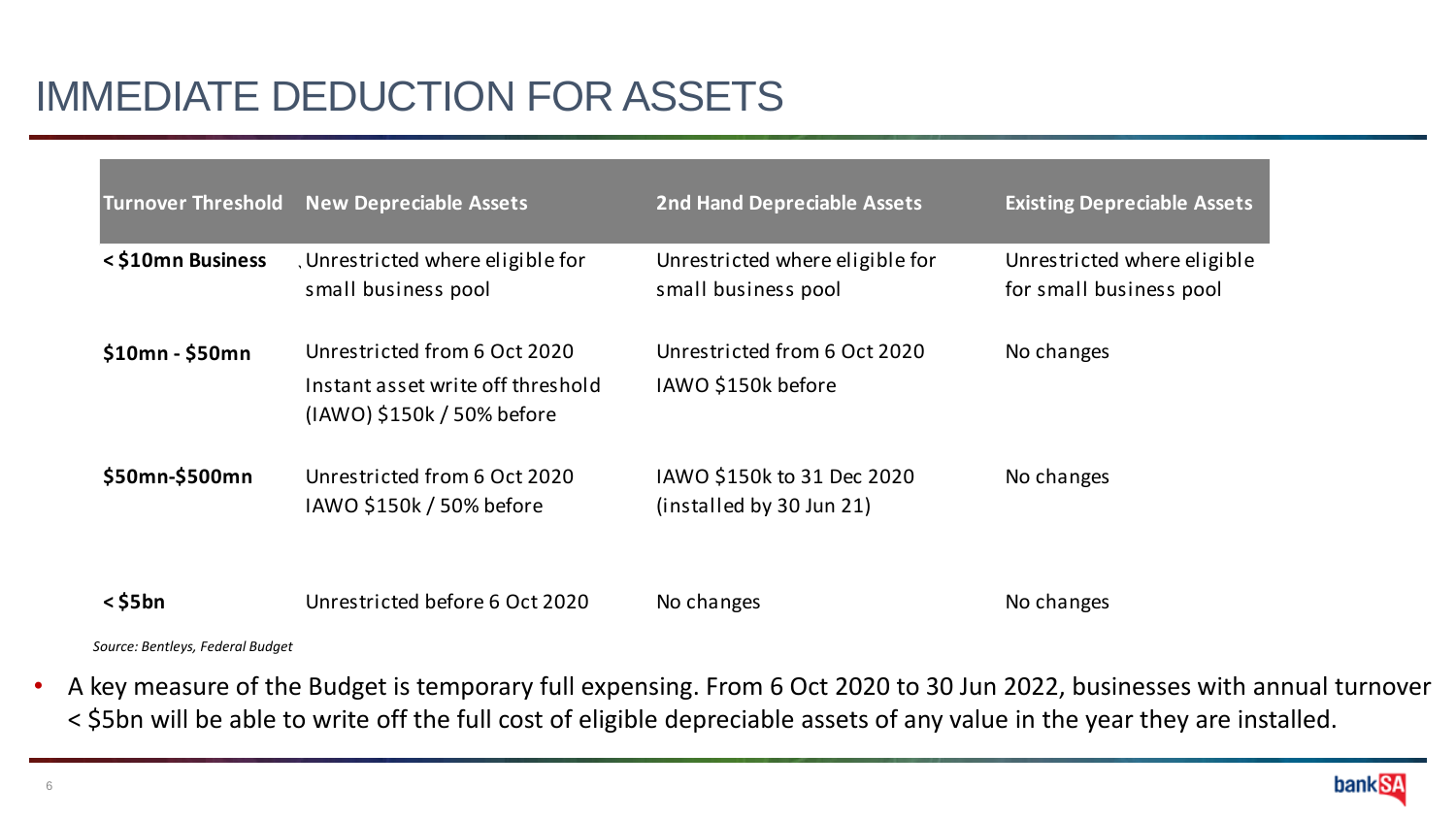### LOSS CARRY-BACK PROVISIONS



• Another key temporary measure was the loss carry-back provisions. This measure allows businesses to write-off of any losses incurred until June 2022 against profits made on or before 2018-19 (rather than on their subsequent profits as usually happens). It will help boost cashflow for businesses.

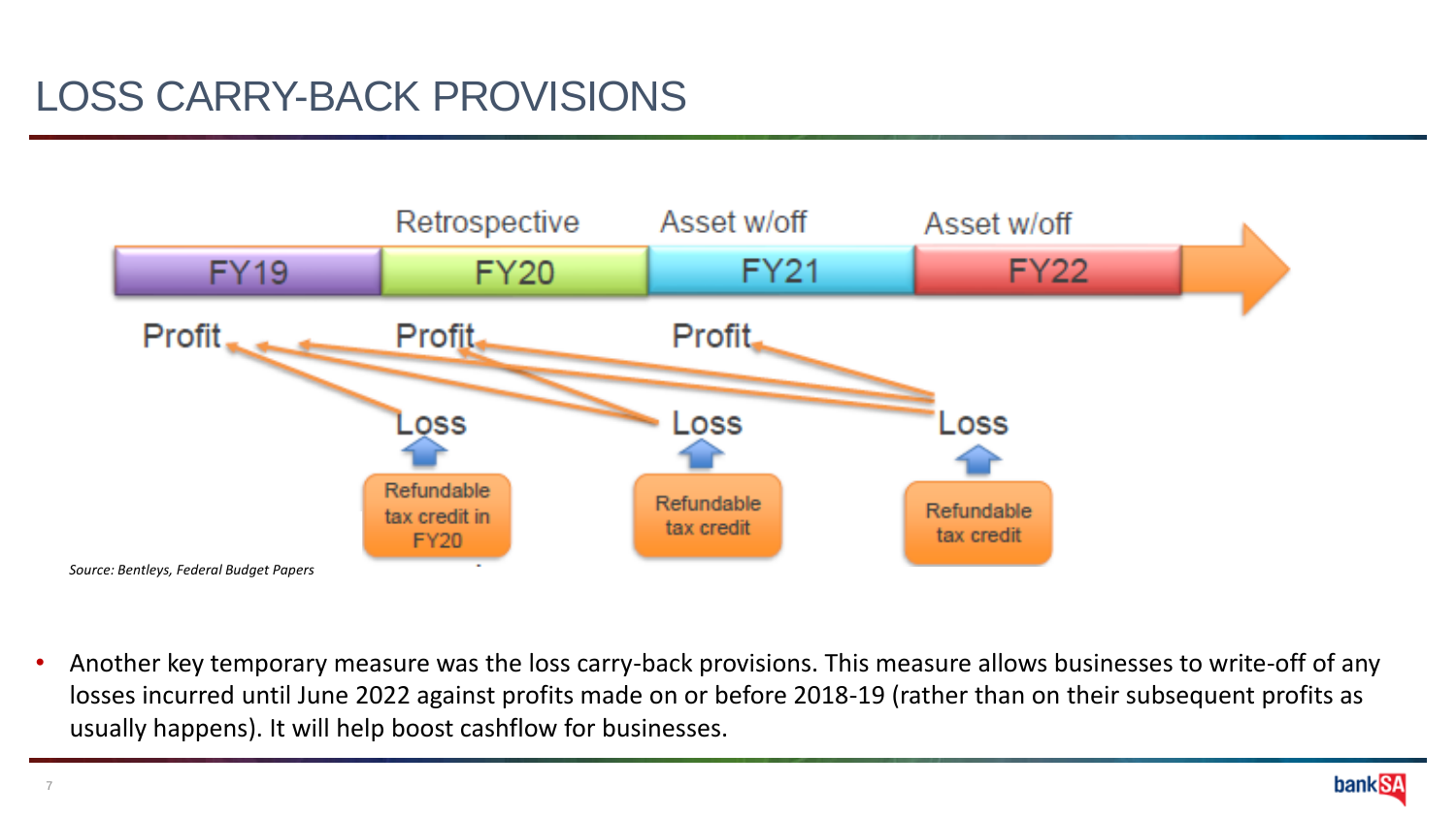### SUBSIDIES FOR RESEARCH & DEVELOPMENT

| After July 2021:           |                           |                              |                              |                                      |              |  |
|----------------------------|---------------------------|------------------------------|------------------------------|--------------------------------------|--------------|--|
| <b>Aggregated Turnover</b> | <b>Current Tax Offset</b> | <b>R&amp;D</b> as % of Spend | <b>Proposed</b><br>'Premium' | <b>Proposed R &amp; D Tax Offset</b> |              |  |
|                            |                           |                              |                              | 25% tax rate                         | 30% tax rate |  |
| $<$ \$20 $mn$              | Refundable 43.5%          | N/A                          | 18.5%                        | 43.5%                                | 48.5%        |  |
| \$20mn or more             | Non-refundable<br>38.5%   | Initial 2%                   | 8.5%                         | 33.5%                                | 38.5%        |  |
|                            |                           | Above 2%                     | 16.5%                        | 41.5%                                | 46.5%        |  |

*Source: Federal Budget, Bentleys*

• The changes to R&D includes scrapping the proposed \$4 million cap on annual cash refunds. It also includes an increased tax incentive refund rate and a higher refund cap.

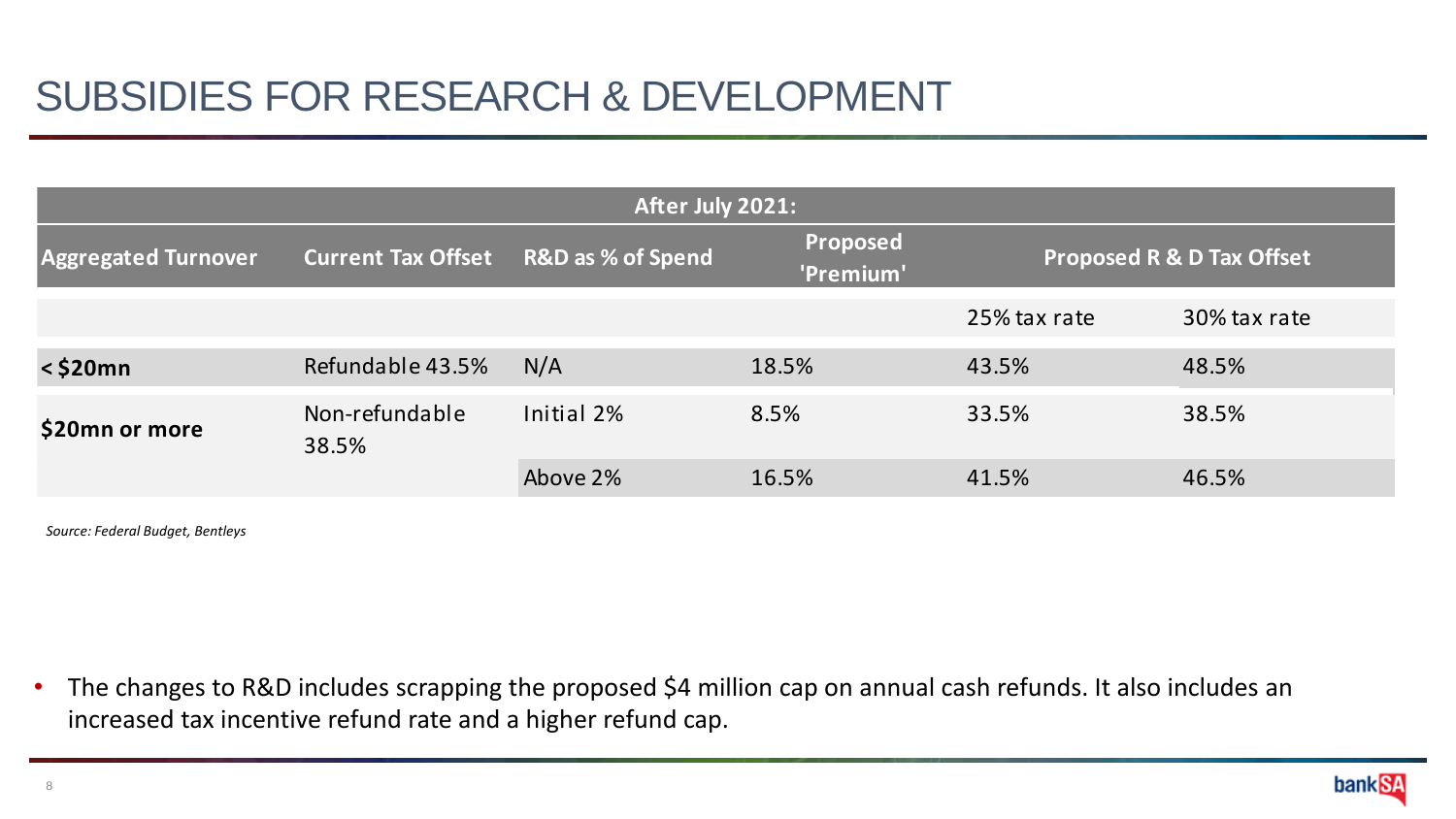| JOBMAKER HIRING CREDIT FOR EMPLOYERS, JOBTRAINER |                                                   |                 |  |  |  |  |
|--------------------------------------------------|---------------------------------------------------|-----------------|--|--|--|--|
|                                                  | 16-29 year olds                                   | 30-35 year olds |  |  |  |  |
| <b>Weekly credit</b>                             | \$200                                             | \$100           |  |  |  |  |
| Total credit per employee                        | \$10,400                                          | \$5,200         |  |  |  |  |
| Employer:                                        | Employee:                                         |                 |  |  |  |  |
| * ABN                                            | * Employed after 6 Oct 2020 and before 6 Oct 2021 |                 |  |  |  |  |
| * Tax lodegment up to date                       | * Receiving JobSeeker etc for 1+ out of 3 months  |                 |  |  |  |  |
| * Single Touch Payroll reporting                 | before hire                                       |                 |  |  |  |  |
| * Adequate records                               | * Work at least 20 hours per week                 |                 |  |  |  |  |
| * Payroll / headcount increase                   | * First year of employment with this employer     |                 |  |  |  |  |
| * Not on JobKeeper                               | * Not on any other subsidy program                |                 |  |  |  |  |
| * Not government owned                           |                                                   |                 |  |  |  |  |
| * Not bankrupt                                   |                                                   |                 |  |  |  |  |
| * Not a bank                                     |                                                   |                 |  |  |  |  |
| * Claim from ATO from 1 Feb 2021                 |                                                   |                 |  |  |  |  |

*Source: Federal Budget, Bentleys*

- Youth unemployment is significantly higher than the national unemployment rate with younger workers harder hit by the pandemic. JobMaker encourages businesses to hire young people through hiring credits.
- JobTrainer a 50% wage subsidy available to businesses that employ new apprentices and trainees, expected to support 100k places. The package also provides an additional 340k training places on free or low-cost courses to boost skills.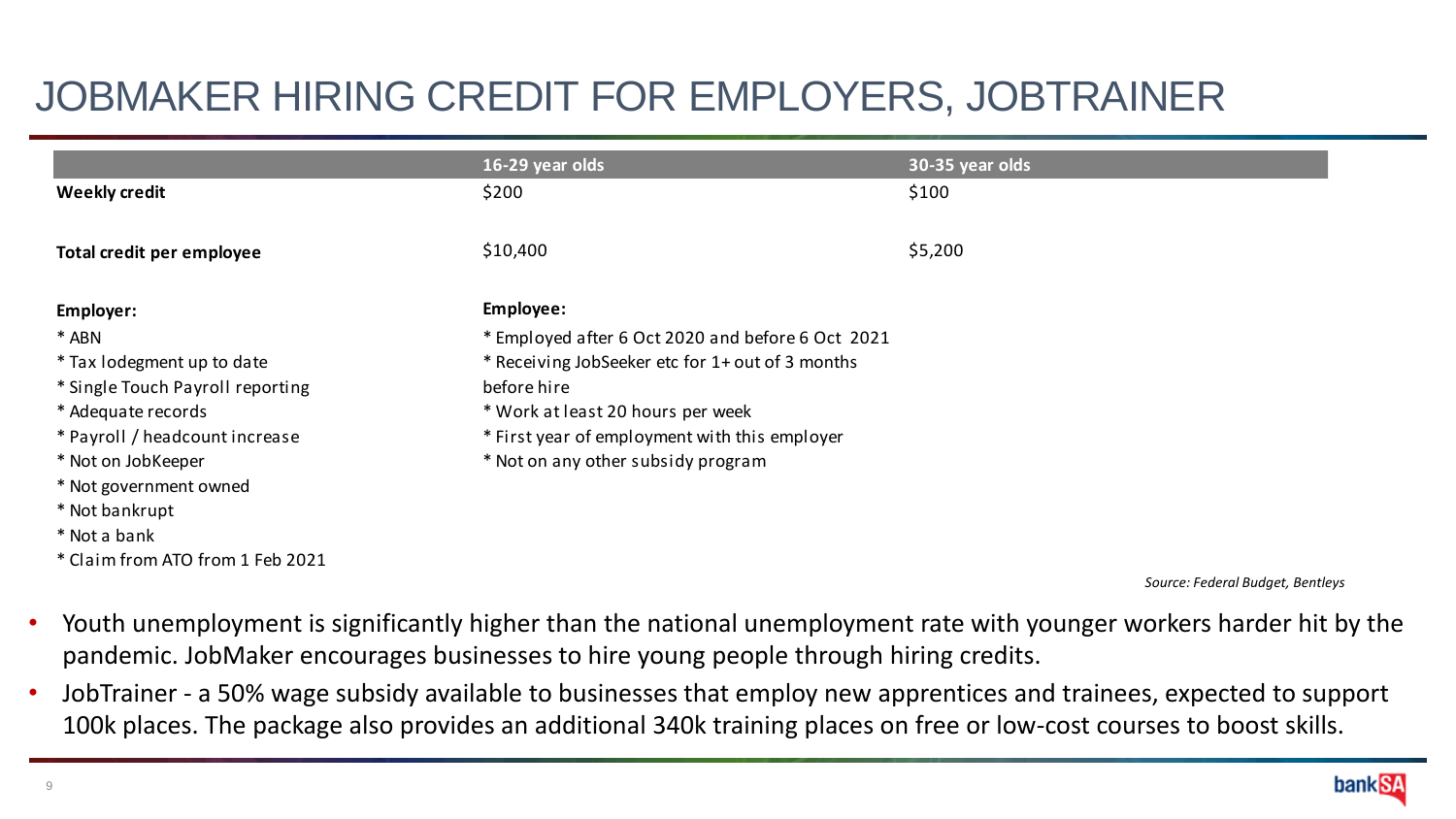### SMALL BUSINESS TAX CONCESSIONS – CUTTING RED TAPE

- Access to small business tax concessions will be expanded by increasing the small business entity turnover threshold for these concessions from \$10 million to \$50 million. Businesses with an aggregated annual turnover of \$10 million or more but less than \$50 million will for the 1st time have access to up to 10 further small business tax concessions in 3 phases:
	- From 1 Jul 2020, eligible businesses will be able to immediately deduct certain start-up expenses and certain prepaid expenditure.
	- From 1 Apr 2021, eligible businesses will be exempt from the 47% fringe benefits tax on car parking and multiple workrelated portable electronic devices (such as mobiles or laptops) provided to employees.
	- From 1 Jul 2021, eligible businesses will be able to access the simplified trading stock rules, remit pay as you go (PAYG) instalments based on GDP adjusted notional tax, and settle excise duty and excise-equivalent customs duty monthly on eligible goods under the small business entity concession. Eligible businesses will also have a 2-year amendment period apply to income tax assessments for income years starting from 1 Jul 2021, excluding entities that have significant international tax dealings or particularly complex affairs.
- From 1 Jul 2021, the Commissioner of Taxation's power to create a simplified accounting method determination for GST purposes will be expanded to apply to businesses below the \$50 million aggregated annual turnover threshold.
- These changes will simplify eligibility and reduce red tape, as more turnover thresholds will align to the aggregated annual turnover threshold for a base rate entity for company tax purposes. The eligibility turnover thresholds for other small business tax concessions will remain at their current levels.

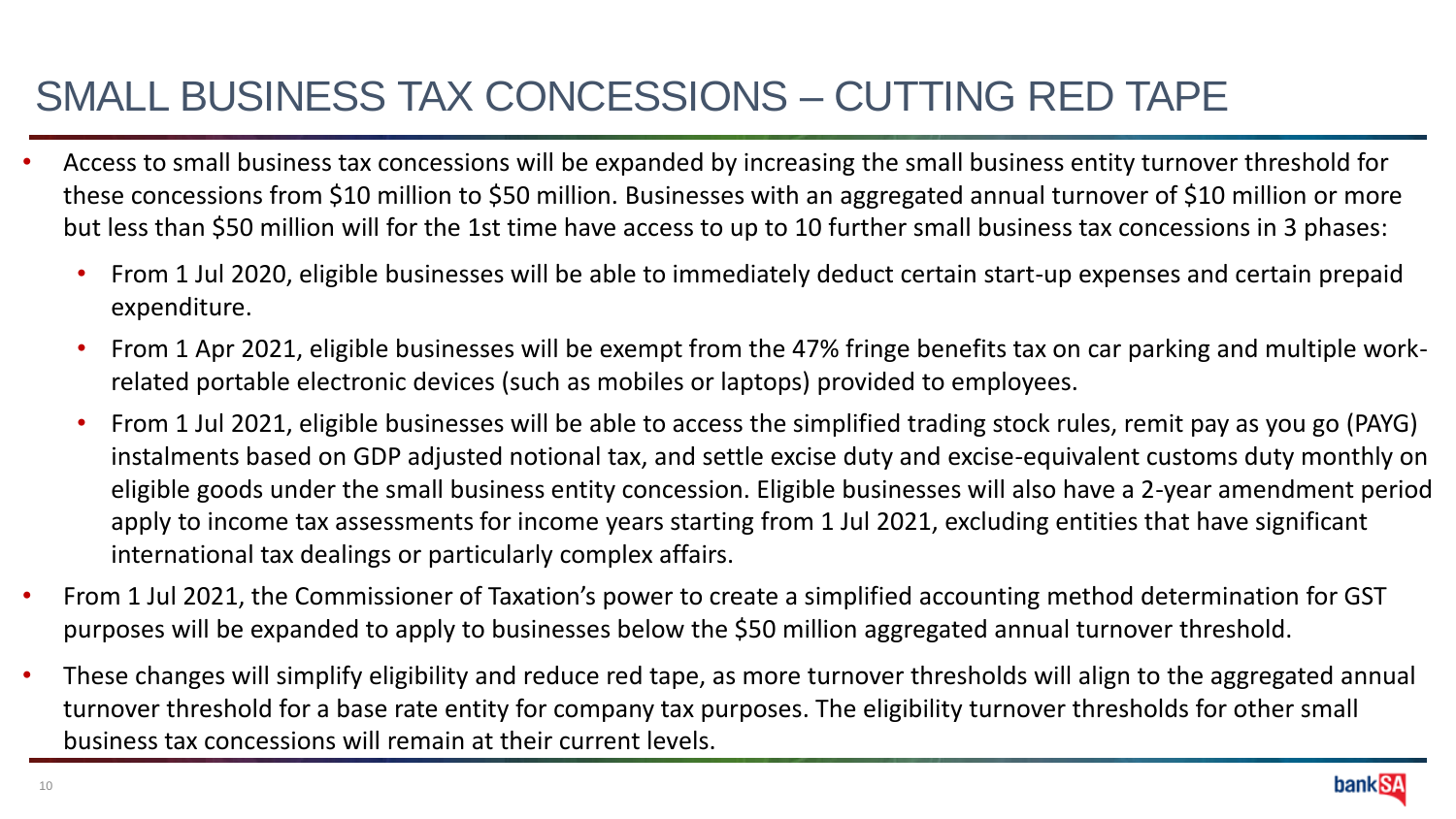#### FRINGE BENEFITS TAX CHANGES

- Reduced record keeping requirements. The Government will provide the Commissioner of Taxation with the power to allow employers to rely on existing corporate records, rather than employee declarations and other prescribed records, to finalise their fringe benefits tax (FBT) returns.
- The measure will have effect from the start of the first FBT year (1 April) after the date of Royal Assent of the enabling legislation.
- Currently, the FBT legislation prescribes the form that certain records must take and forces employers, and in some cases employees, to create additional records in order to comply with FBT obligations.
- The measure will allow employers  $-$  with what the Commissioner determines as adequate alternative records  $-$  to rely on existing corporate records, removing the need to complete additional records.
- This will reduce compliance costs for employers, while maintaining the integrity of the FBT system.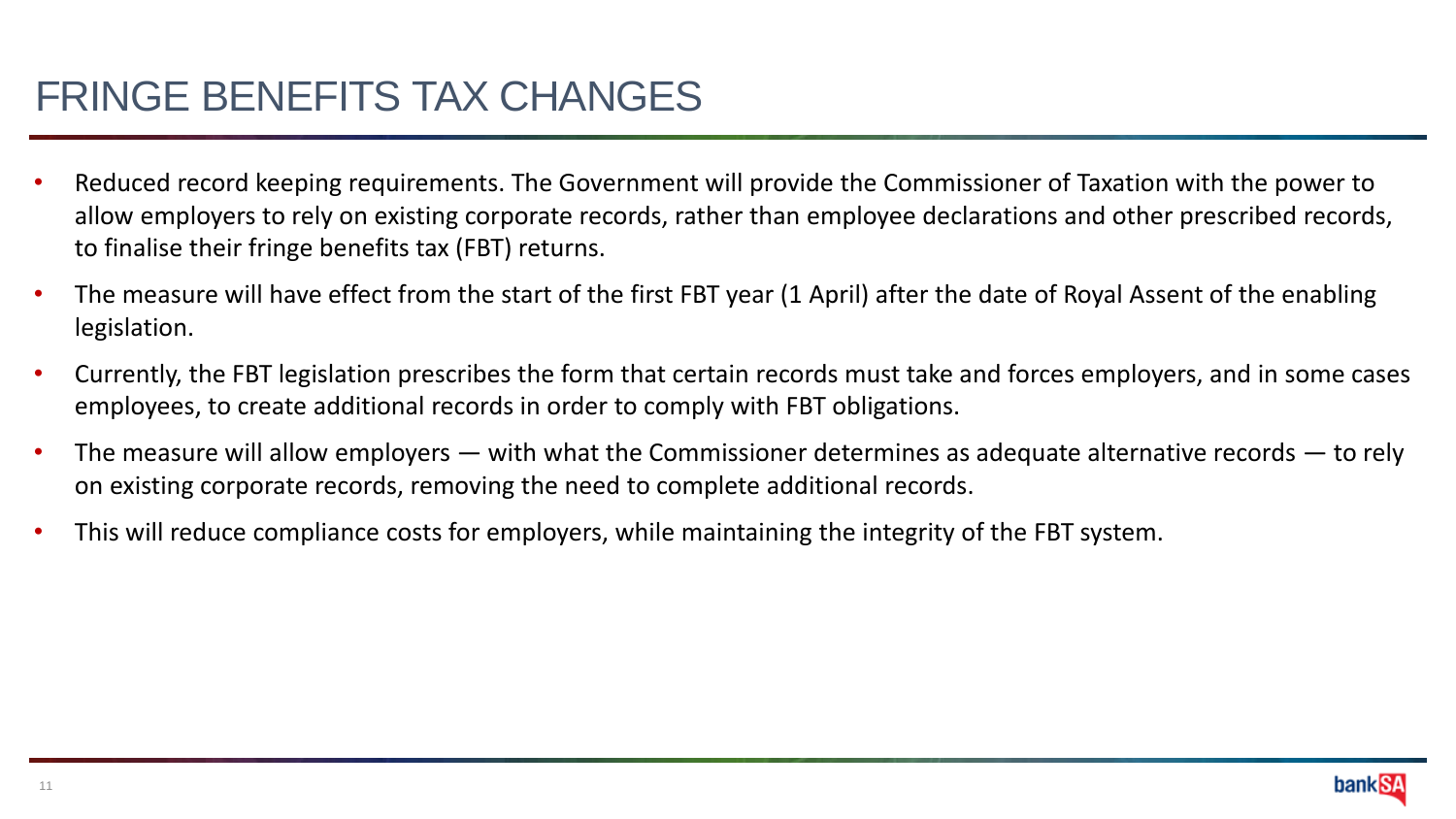### OTHER MEASURES FOR BUSINESSES

- Around \$52 million is earmarked for cyber-security and the digital capability program that will help small business.
- Victorian COVID-19 business support grants treated as non-assessable non-exempt (NANE) income.
- Legislated corporate residency test align with Board of Tax recommendation.
- FBT exemption for skills training of redeployed employees from 2 October 2020.
- Various international tax measures.
- Your Future, Your Super.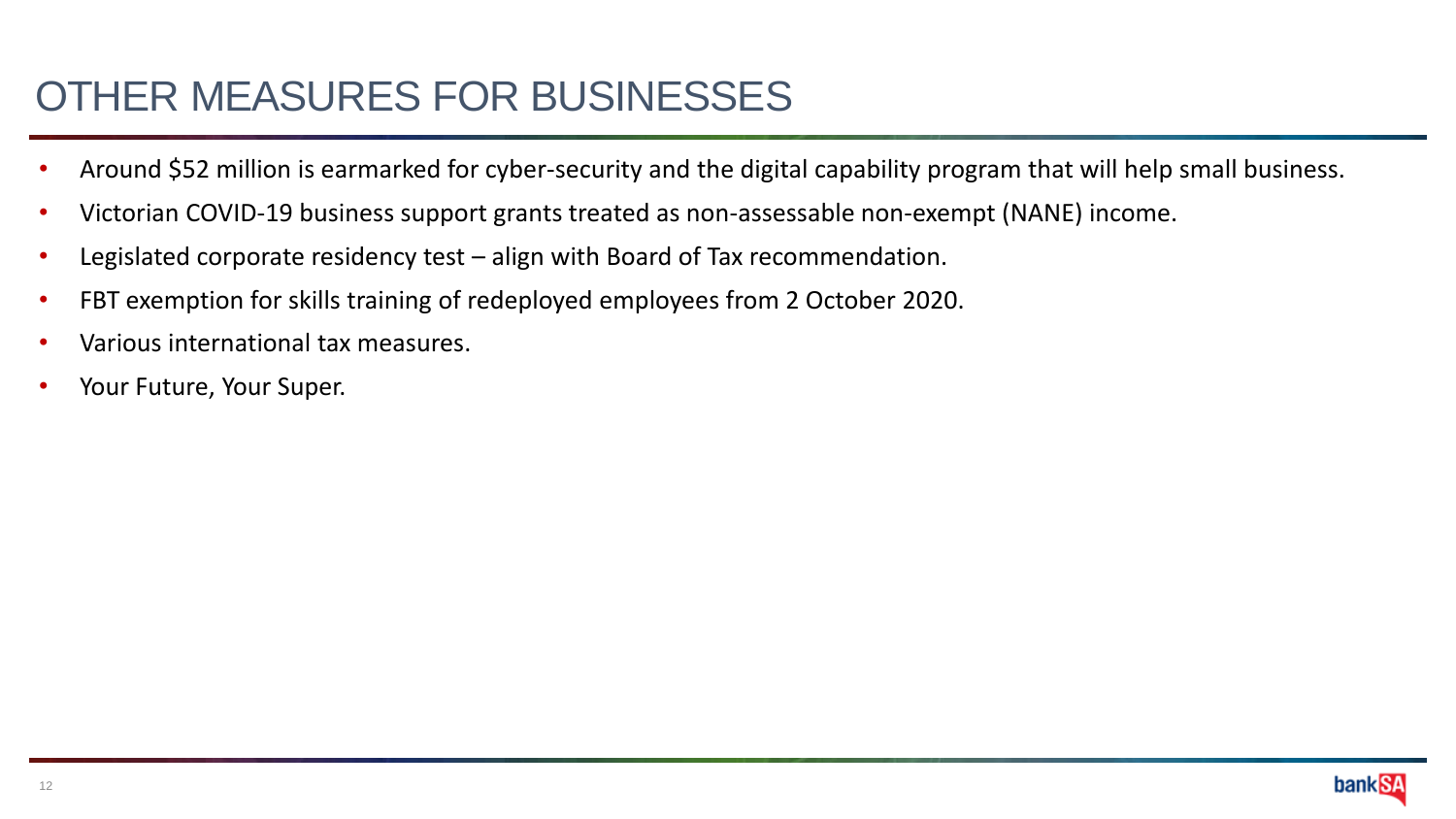# AGRICULTURE

- The Government will provide an additional \$2.2 billion over five years from 2019-20 for a package of measures to support farmers and communities in drought. The package supports immediate action for those in drought, support for the wider communities affected by drought and support to build long-term drought resilience and preparedness.
- New funding includes:
	- \$2 billion of additional loan funding in 2020-21 for drought related loans.
	- \$75 million of additional loan funding in 2020-21 for AgriStarter loans.
	- \$50 million over 4 years for the Regional Investment Corporation to administer these additional loans.
	- \$12.8 million over 2 years to expand the Drought Communities Small Business Support Program to provide financial counselling services to rural and regional small businesses affected by drought, COVID-19 or the 2019- 20 bushfires.
- \$269.6 million over four years from 2020-21 (and \$9.8 million per year ongoing) for a package of measures for the Murray-Darling Basin.
- \$328.4 million for a package of measures to improve the ease of doing business for agricultural exporters. This includes \$222.2 million for the first phase of modernising the ICT systems and business processes that support the improved delivery of export regulatory services to agricultural exporters.

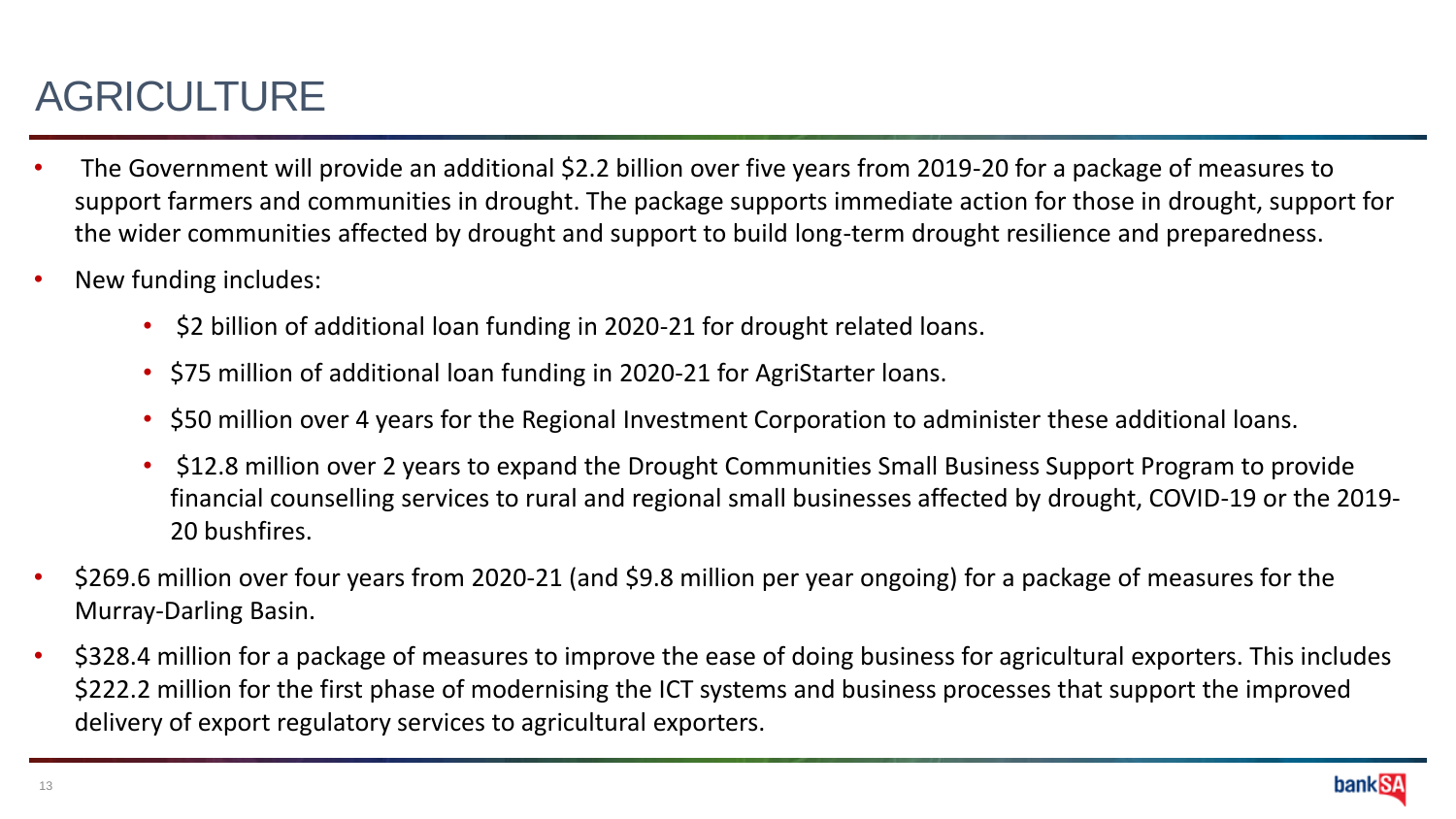# DIGITAL

- \$796.5 million over four years from 2020-21 through its Digital Business Plan to further drive progress towards Australia becoming a leading digital economy by 2030. The measures cover the following pillars: modern digital infrastructure, reduced regulatory barriers, SME support and capability and a digital government that is easier to do business with.
- Measures to support modern digital infrastructure include funding to establish the Australian 5G Innovation Initiative to support private sector investment in 5G testbeds & trials and new investments in the NBN.
- Measures to reduce regulatory barriers include funding to deliver a Regtech Commercialisation Initiative to streamline Government administration and simplify regulatory compliance through the Business Research and Innovation Initiative. There is also funding to enhance support for Australian fintech start-ups to gain a foothold in international markets.
- Measures to support and build SME digital capability include funding to expand the Australian Small Business Advisory Services 'Digital Solutions program' to an additional 10,000 small businesses, funding to develop a Digital Readiness Assessment tool to help businesses self-assess their digital maturity and improve their digital literacy. There is also extra support for an industry-led Digital Skills Finder Platform to enable workers and SMEs to easily find digital skills training courses for reskilling and upskilling in digital literacy.
- Measures to enhance digital government (i.e. making it easier to do business with government) includes \$419.9 million to transfer existing business registers to a modernised platform to allow the creation of a single, accessible and trusted source of business data. Small businesses will be able to register for an ABN, ACN or licence in the one place. Also, \$256.6 million to expand Digital Identity - improving online access to government services.
- The more liberal R&D tax incentives & instant asset write-off schemes will also aid spur investment and software demand.

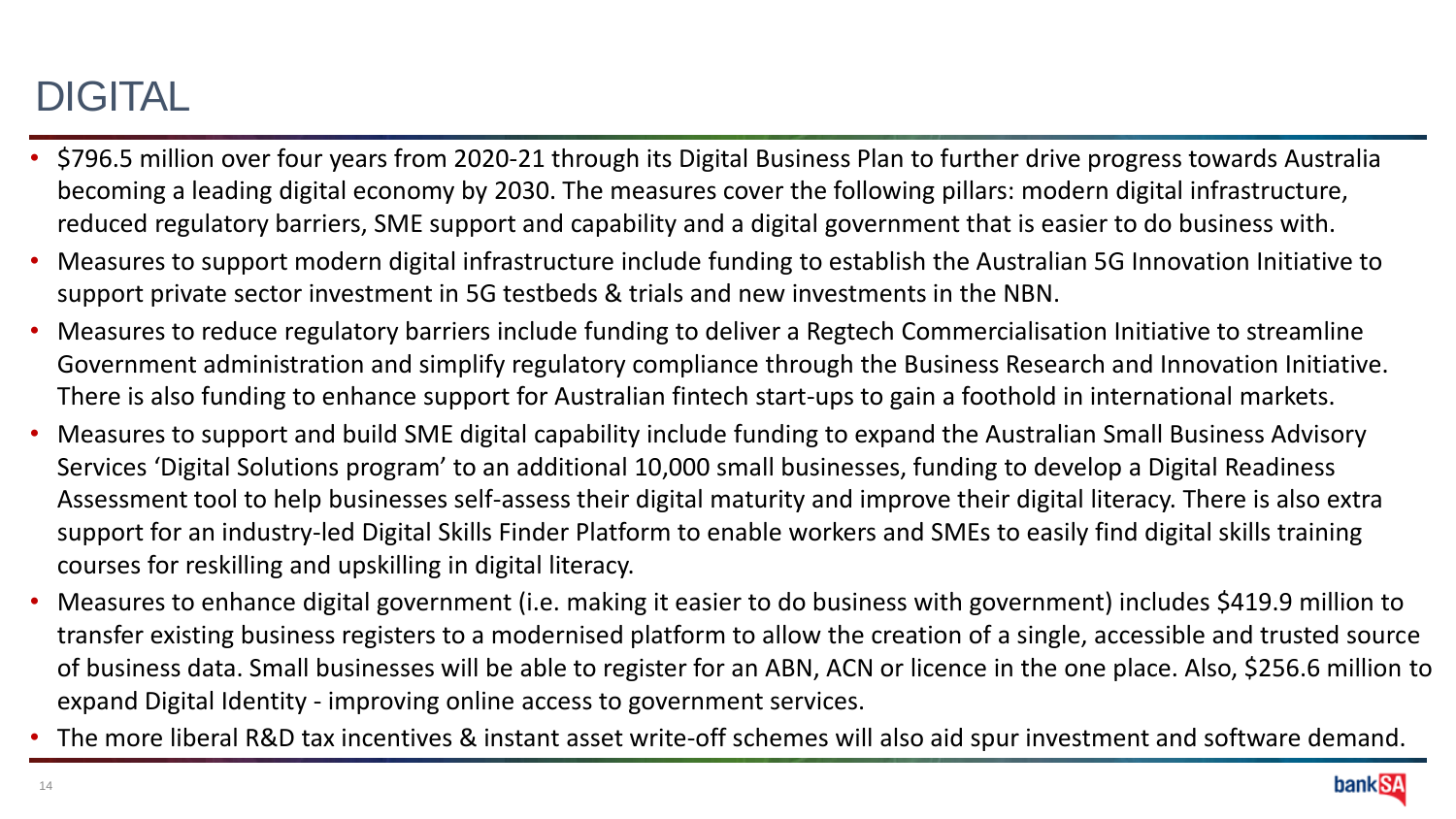### EDUCATION

- The tertiary education sector has been hard hit by the pandemic with the loss in international students.
- One of the main measures included \$903.5 million over 4 years to provide more places and support for people wanting to access higher education due to the impact of COVID-19, to establish new quality protections for the higher education system, and for the Job-ready Graduates reforms.
- Other measures included:
	- \$314.2 million in 2020-21 to support Victorian Early Childhood Education and Care services to remain viable as COVID-19 restrictions ease in the state. Support will be in addition to Child Care Subsidy payments.
	- \$263 million over 4 years to continue to improve the quality of the Vocational Education and Training (VET) system. Includes funding for an apprenticeships data management system.
	- \$146.3 million over 5 years for a package of initiatives to improve education outcomes of young Australians, particularly disadvantaged students and those most impacted by the COVID-19 pandemic.

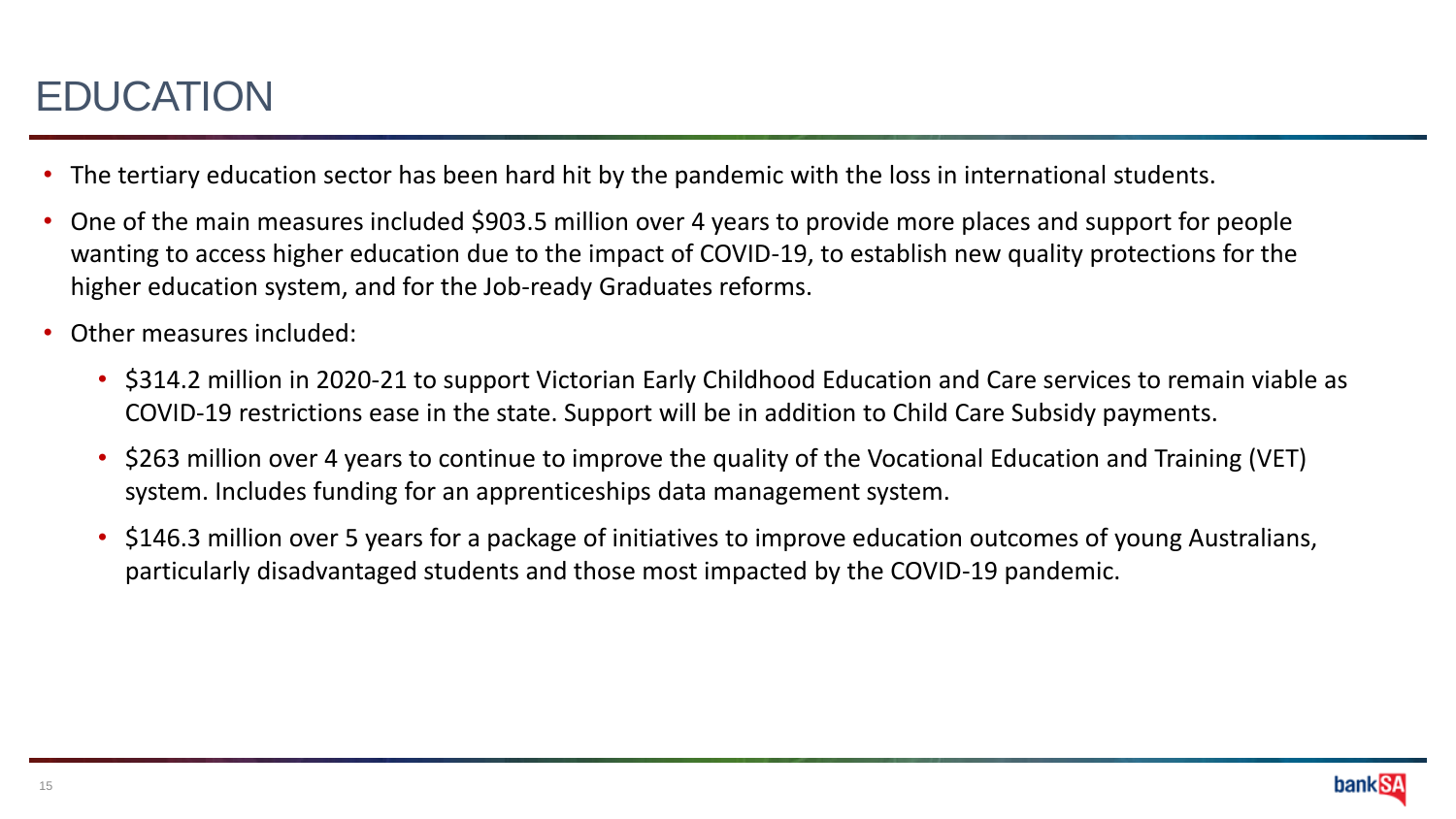### HEALTH AND AGED CARE

- There was \$4.9 billion allocated to a range of healthcare initiatives designed to prevent, detect and treat COVID. This includes \$1.7 billion allocated to securing access to potential vaccines.
- The government will also spend \$1.1 billion in 2020-21 to support better access to healthcare services through the pandemic, including nearly \$712 million to extend the Medicare Benefits Schedule pathology items for COVID-19 testing.
- Telehealth and mental health services will receive an additional \$1.1 billion as part of the Government's COVID-19 Response Package.
- The Federal Budget provides \$6.5 million in 2020-21 to support mental health and wellbeing of small businesses adversely impacted by COVID-18. It includes a \$4.3 million spend to expand current mental health programs for small business owners with access to free one-on-one telehealth sessions.
- The government will also spend \$2.0 billion over four years to support older Australians, which includes \$1.6 billion to creating an additional 23k home care package spaces and greater funding to lift transparency and regulatory standards in the aged care sector. The extra packages will mainly help people already on waitlists.
- The final report of the Royal Commission into Aged Care Quality and Safety is due early next year.

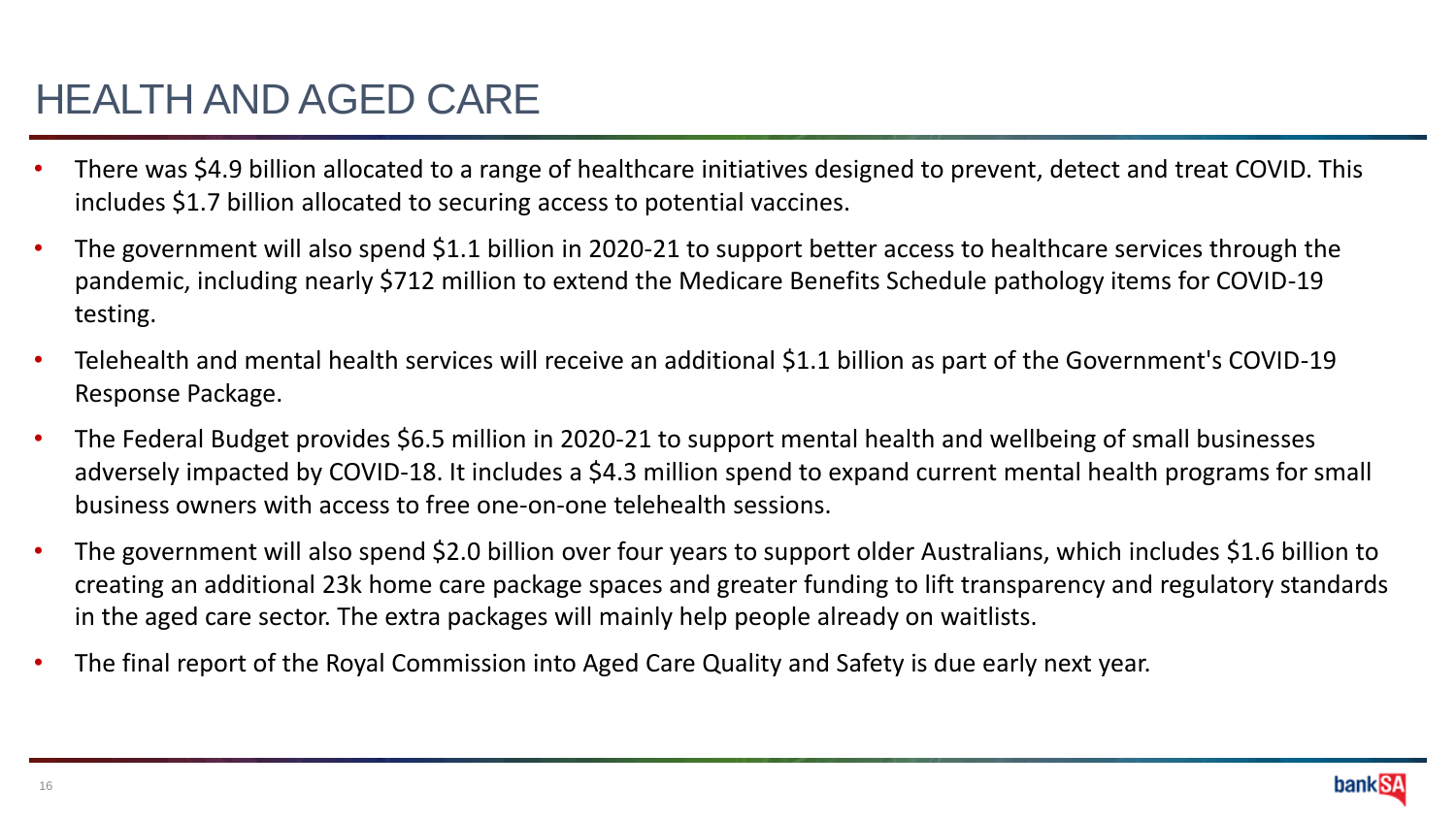- An extension of the First Home Loan Deposit Scheme by providing an additional 10k places to first-home buyers to buy a new home sooner. This will allow first home buyers to secure a loan to build a new home or purchase a newly built home with a deposit of as little as 5%, with the Government guaranteeing up to 15% of a loan.
- The HomeBuilder \$25k grants are still set to phase out in December 2020.
- The tax cuts in conjunction with ongoing low interest rates will also help support home affordability and help support activity in the housing market.
- Demand for housing will be capped by a drop in immigration the Federal Budget forecasts a drop of 72k in 2020-21 and population growth to slow to just 0.2% - the slowest in over 100 years.
- Changes to responsible lending laws in the Federal Budget could also help enhance borrowing capacity of borrowers in the property market.

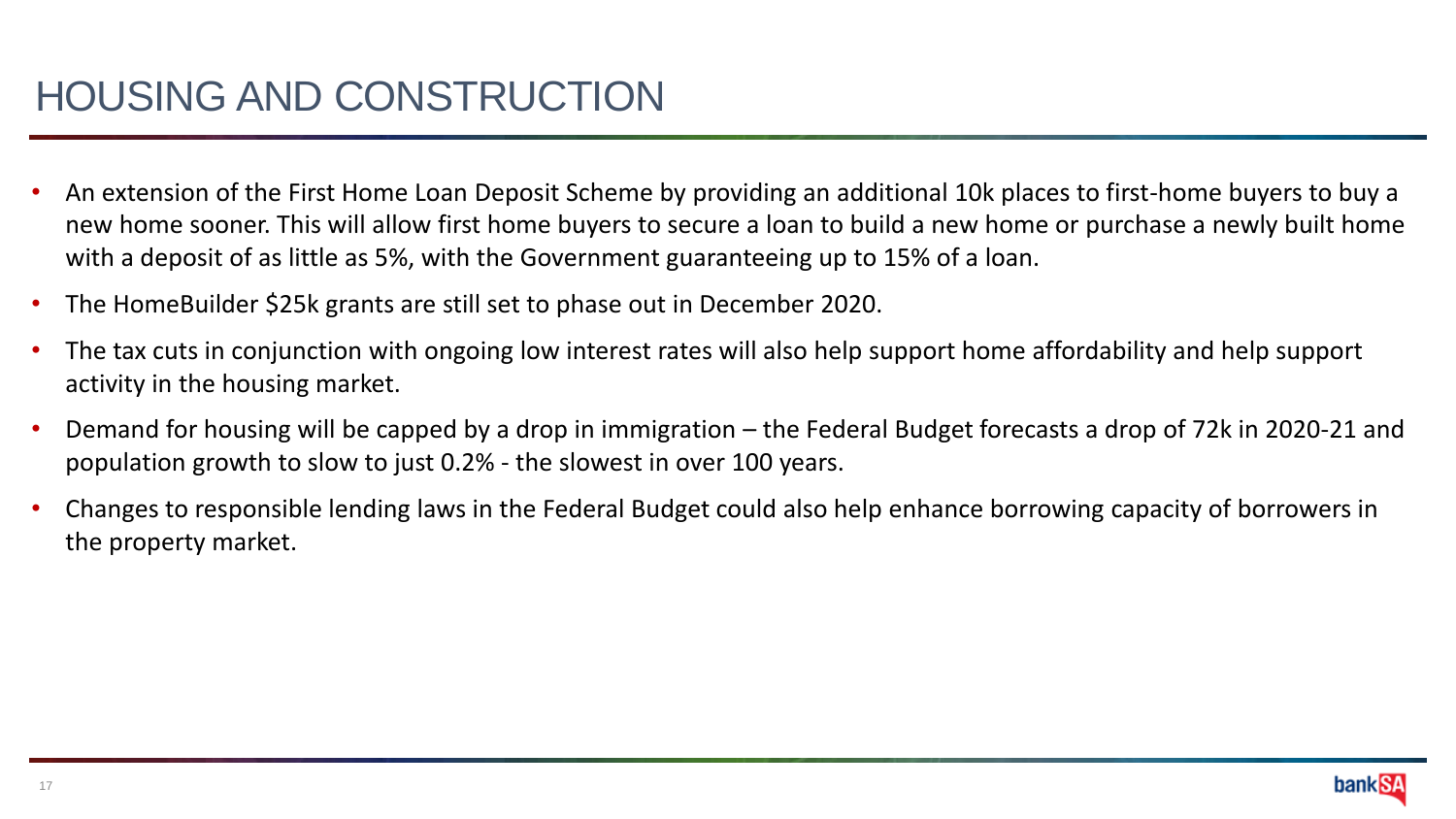# INFRASTRUCTURE

- The Federal government will devote \$5.7 billion in new spending on transport infrastructure projects over 10 years, which will provide opportunities for the private sector.
- The additional spending for infrastructure includes \$2.5 billion for major projects across states and territories and a \$2 billion investment in road safety upgrades (or 'shovel-ready' projects). These are funded on a 'use it or lose it' basis.
- There is also an additional \$1 billion for the Local Roads and Community Infrastructure program.
- There has also been an allocation of \$4.6 billion to improve the speed of the National Broadband Network (NBN), but only if there is demand from homeowners.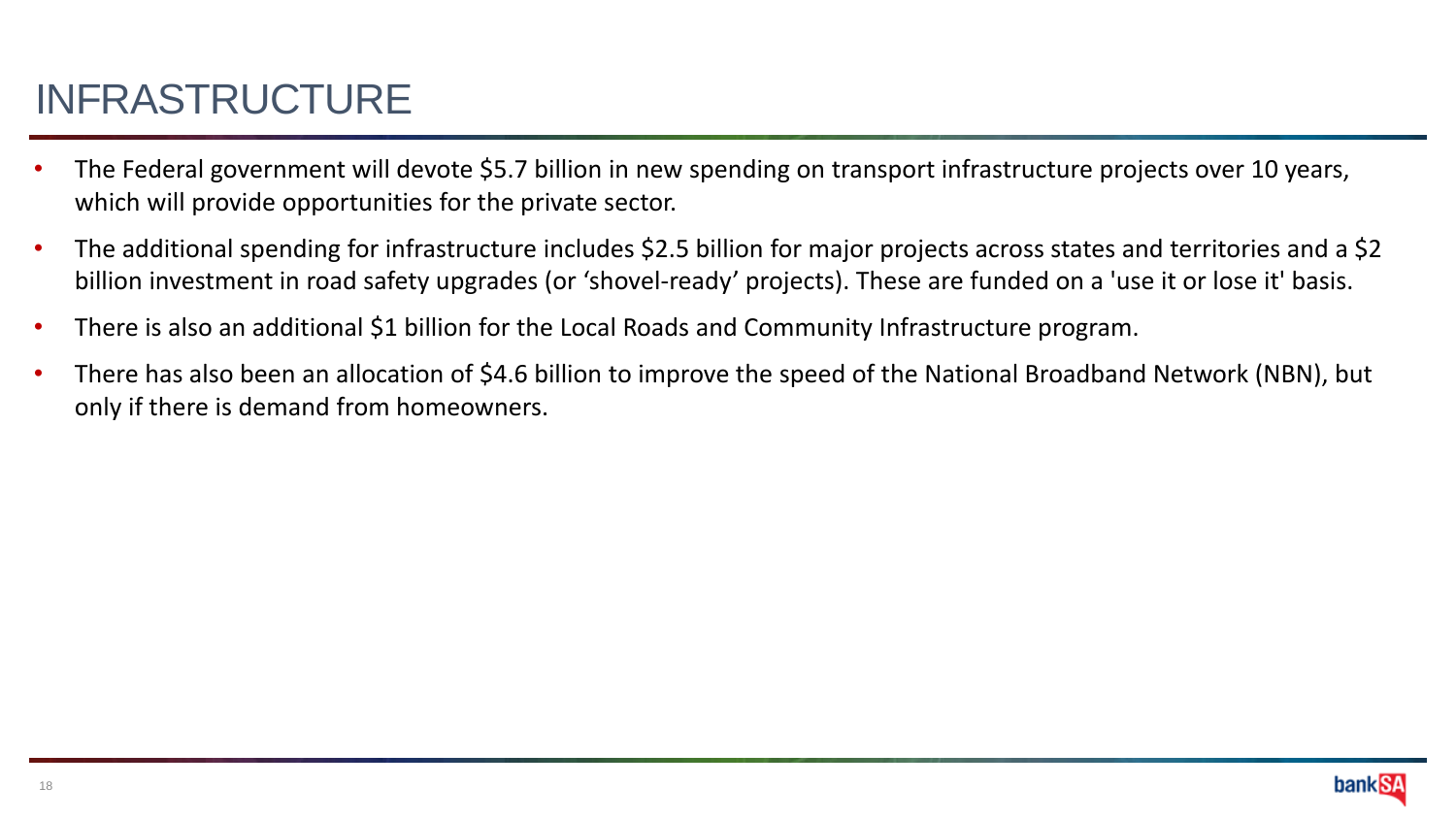# MANUFACTURING

- The main measure is the \$1.3 billion over 5 years to establish the Modern Manufacturing Initiative.
- The government is seeking to co-invest in areas that improve collaboration between businesses, researchers and investors, support the commercialisation of products, and help local manufacturers connect to global value chains.
- Six industries are targeted in this initiative:
	- Food & beverages
	- Space
	- Defence
	- Agriculture
	- Recycling and clean energy
	- Medical products
- Other measures include \$107.2 million over 4 years to identify and address critical supply chain vulnerabilities by providing manufacturers support through the new Supply Chain Resilience Initiative and \$52.8 million over 3 years for a 2nd round of the Manufacturing Modernisation Fund. This Fund co-funds capital investments that help manufacturers scale-up, invest in new technologies, create and maintain jobs, and upskill their workers.

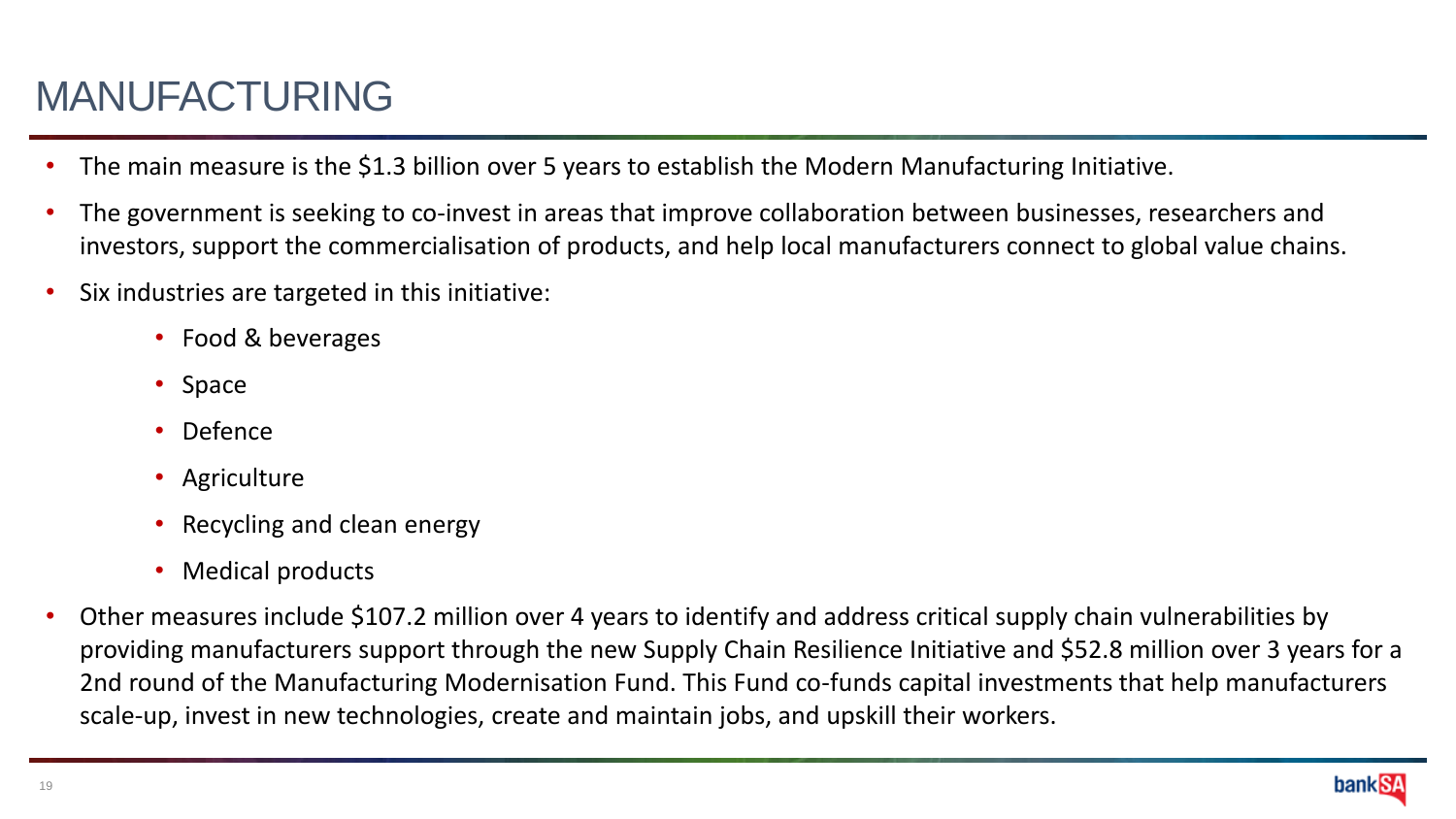#### RETAIL

- The stimulatory measures in the Budget, especially the bring forward of the Stage 2 personal income tax cuts should help boost spending in the economy.
- It critically depends on how much of the extra dollars will be spent and not saved.
- While the back-dated tax cuts will put more money in consumers' pockets and boost consumer confidence, the ongoing uncertainty caused by the pandemic might also prompt many people to save the windfall, rather than spend it.
- Consumer confidence is still fragile, so it would be reasonable to assume that some of the money will be saved.
- Since the pandemic began, we have seen elevated demand for groceries and non-durable household items, as well as household furnishings and equipment, which was supported by the COVID-19 stimulus package. The tax cuts (up to \$2,745 of personal income relief per tax payer) will continue to support groceries spending and likely boost purchases of home office equipment, especially electronic retailing and homewares with work-from-home remaining the norm for the foreseeable future for many people.
- The cuts could also promote a temporary surge in recreational and entertainment spending as more venues and restaurants open back up as restrictions are eased and people start heading out again.

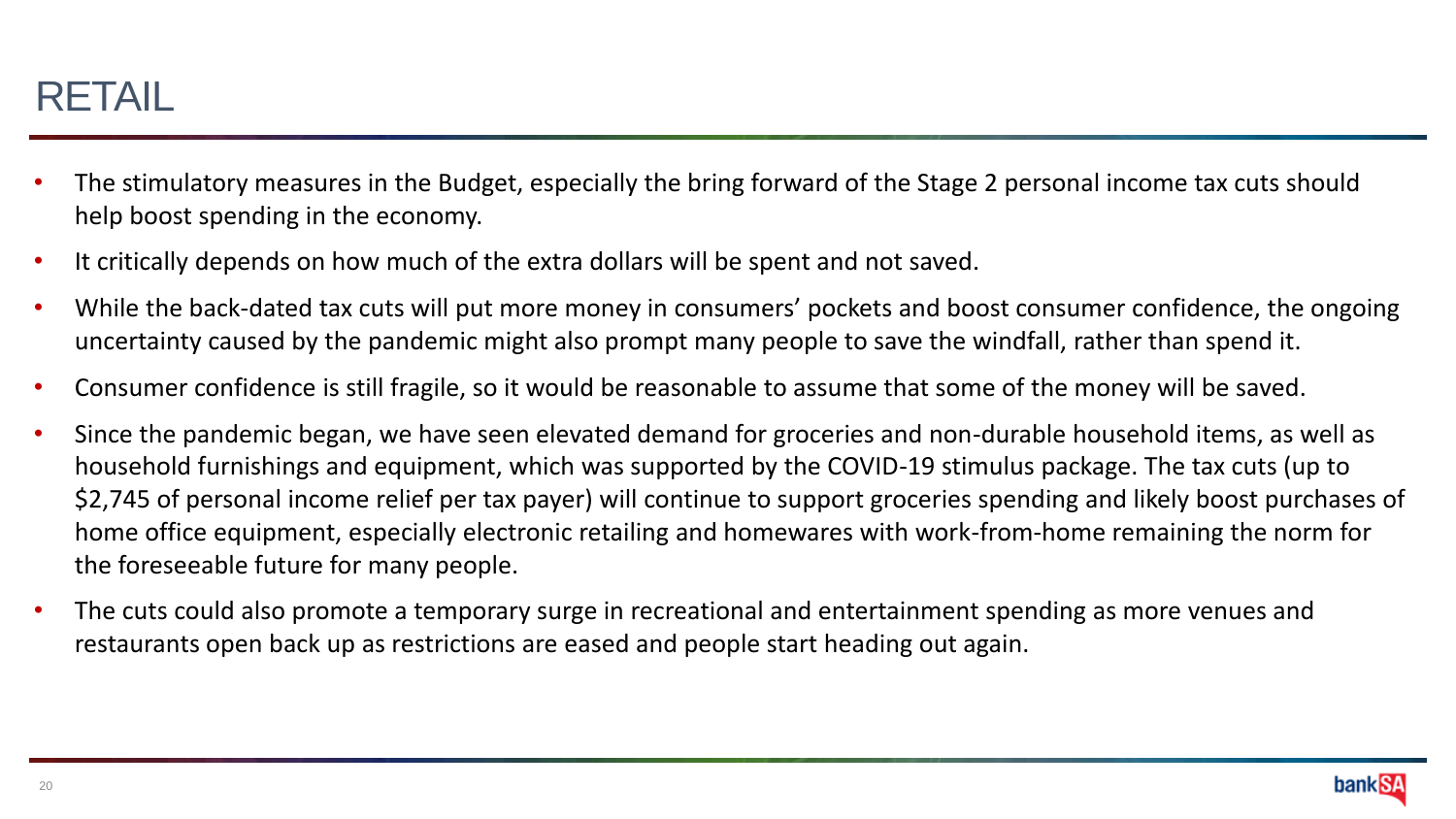

 $(02)$  8254 3251  $(02)$  8254 1316  $(03)$  8253 0898

#### **Chief Economist Senior Economist Economist Economist**

Besa Deda **Hans Kunnen** Felipe Pelaio

dedab@banksa.com.au hans.kunnen@banksa.com.au felipe.pelaio@banksa.com.au